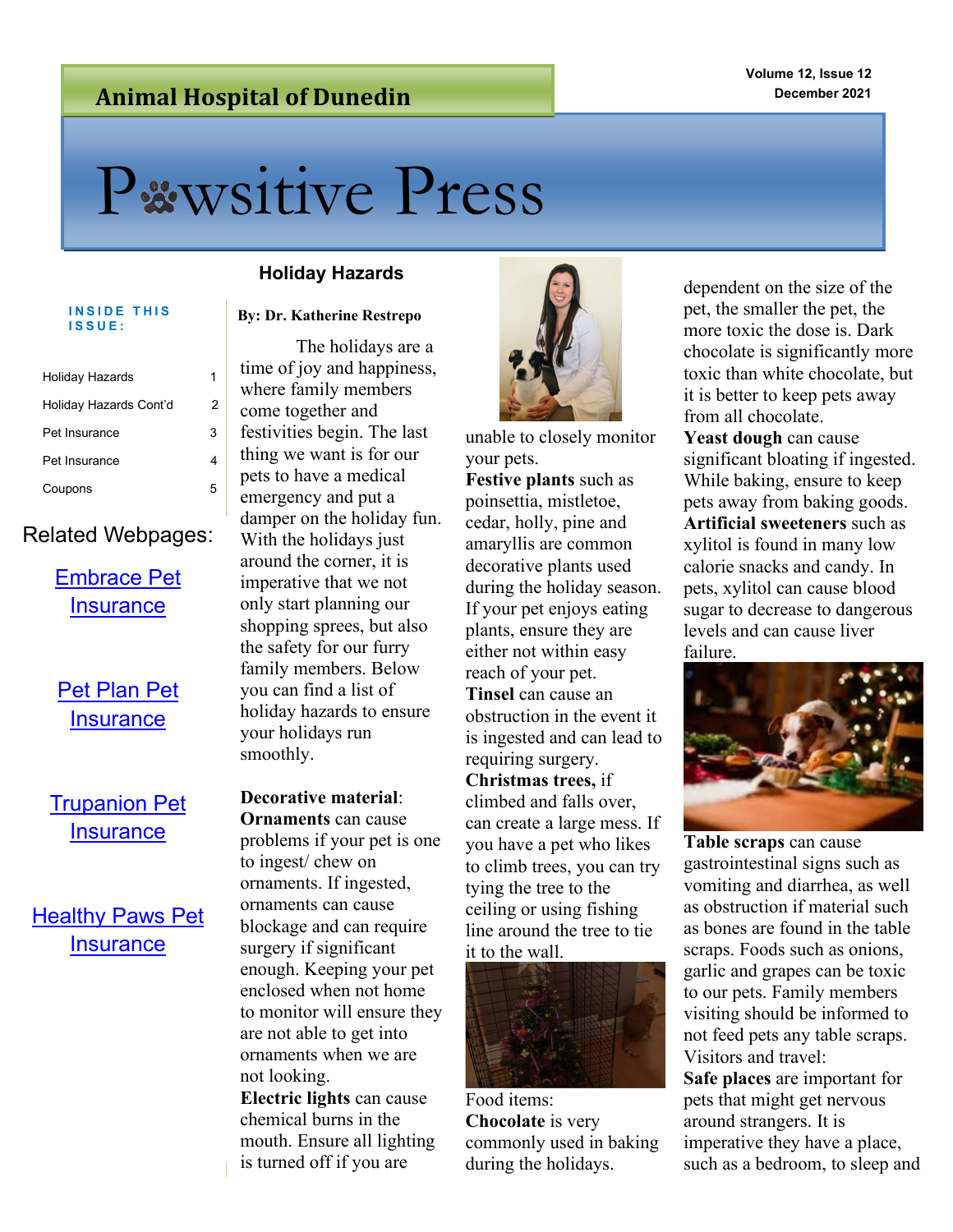#### **Holiday Hazards Cont'd**

their litter box when visitors are over. This ensures a reduction of stress.

**Exits** should be monitored at all times when visitors are coming inside to decrease chances of pets escaping. Advise visitors to be mindful of pets in the household when entering and exiting the home.

**Microchipping** decreases the chances of pets being lost and not found easily. Pets that are microchipped can be scanned and tracked back to the original owner. It is important that the microchip information is updated to the correct contact information.

**Traveling with pets** can be stressful if not planned accordingly. Make sure the pets' vaccines are up to date well before the travel date. This ensures you are able to get into the vets office in time for travel. Pack all the vaccine information and health certificate (if applicable), as well as medications and food. **Boarding your pet** is, at times, less stressful than bringing them to the holiday gathering. Make sure to check with the boarding facility about vaccine requirements. Schedule appointments for vaccine updates well before boarding dates.

Planning ahead is a great way to ensure the holidays go smoothly. Make sure you have a nearby 24/7 emergency hospital's phone number, as well as ASPCA poison control hotline. In the event of an emergency during our office hours please feel free to contact us at (727) 733 -9351.

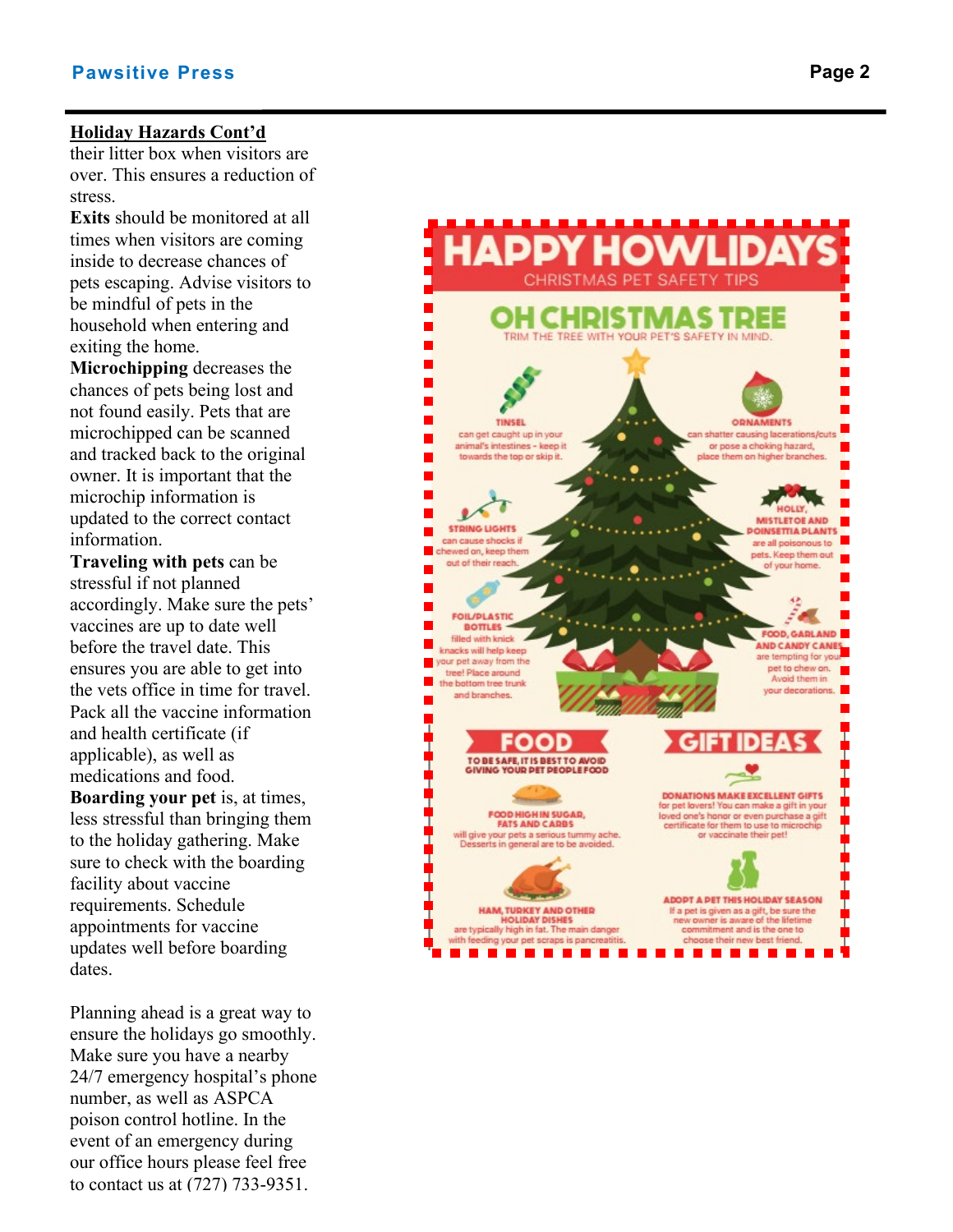$\blacksquare$  $\blacksquare$ 

п ۲  $\overline{\phantom{a}}$  $\blacksquare$  $\blacksquare$ ۲ i. í i. ۲

Е í

۲ П e.  $\blacksquare$ П  $\blacksquare$ П e. П ۲  $\blacksquare$ i. E ۲

Ė i. П П Ē í í i.  $\blacksquare$  $\blacksquare$  $\overline{\phantom{a}}$ Ē.  $\blacksquare$ П

П ۲ ۰ í i. ī

# **A guide to selecting the Purr-fect Pet Insurance By: Julie Katz**

Have your finances ever restricted veterinary care decisions? Our pets look to us for everything and when finances prevent us from giving them the very best medical care, the result can be heart breaking. Pet insurance is a helpful option when confronting the cost of a veterinary bill. I have worked in the veterinary field for 22 years, and I know that this option has provided financial and emotional relief for many pet parents when helping their sick or injured pets.

#### **Pet Insurance**

Veterinary pet insurance is a relatively new idea in the United States. The pet insurance business has grown so quickly over the past few years as more and more pet parents become informed of its benefits. Is pet insurance for everyone? Well, that depends on many factors. Buying pet insurance is both an economic and an emotional decision, based on your personal financial situation. It depends on what you are willing to pay for peace of mind. Just because you have a healthy pet now does not mean that health problems may not arise in the future. The earlier in your pets life that you purchase pet insurance the better. If you wait too long, pre-existing conditions may affect the type of insurance offered.

#### **How does pet insurance work?**

Pet insurance is a little bit different then insurance for you and me. When a pet parent comes into a veterinary hospital and receives services for their pet, the veterinary bill is paid in full by the owner. There is no copay, like in human insurance. The veterinary bill can then be claimed by the owner through the pet insurance company. The pet insurance company then reimburses the pet parent according to their policy guidelines. Some pet insurance companies have a reimbursement schedule that they follow per service rendered (meaning that they look at each individual line item against the coverage schedule and pay out a certain amount per each claim), and other pet insurance companies simply pay a percentage of the bill as a whole. I have found that those companies that reimburse a percentage of the veterinary bill pay out much more than those that follow a schedule. These policies tend to be a little bit more pricy, but reimburse much better in the long run.

#### **What does Pet Insurance cover?**

Pet insurance has evolved to cover just about everything. You can purchase a policy to insure your pet from a simple nail trim to cancer. Pet insurance companies offer a wide variety of plans that will cover wellness; things like annual vaccines, annual dental cleanings, etc., in addition to accident and illness coverage. Some insurance companies will only cover accidents and illnesses. Insurance policies that cover accident, illness, and wellness have a higher premium then those that cover only accidents and illnesses. However, this can be helpful when your pet is due for all their vaccines and a dental cleaning at the same time. When it comes to paying out wellness coverage, there are two different types again: scheduled payouts and something like a health savings account. The scheduled payouts pay a limited amount back on wellness services at a predetermined amount. So, say you spent \$35 on a vaccine, the scheduled insurance company has predetermined that they will reimburse you \$25 for that vaccine only. Conversely, the company that uses a health savings account will simply deduct the \$35 from the amount of coverage you purchased and reimburse the full \$35. Once you have used all the health savings account money for the year, there will no longer be reimbursements for wellness coverage. Each plan has its pros and cons.

#### **How do I submit a claim to the insurance company?**

Submitting a claim to your pet insurance company is relatively simple. Every pet insurance company has their own claim form that you must fill it out and send it in along with the completed doctor's notes for that visit and a final, paid invoice. Most insurance companies accept these via fax, e-mail, or snail mail. Some pet insurance companies have become more technologically advanced. This means some even have online portals where you can take a picture of your receipt, upload it into your pet's pet insurance cloud, provide a brief history or diagnosis for the visit and receive reimbursement via direct deposit into your personal bank account.

At the Animal hospital of Dunedin, we will happily submit your claims for you. All that is required is a claim form signed by the policyholder (if the insurance company requires a signature). Once we have the appropriate

**. . .** .

. . . . . . . . . . .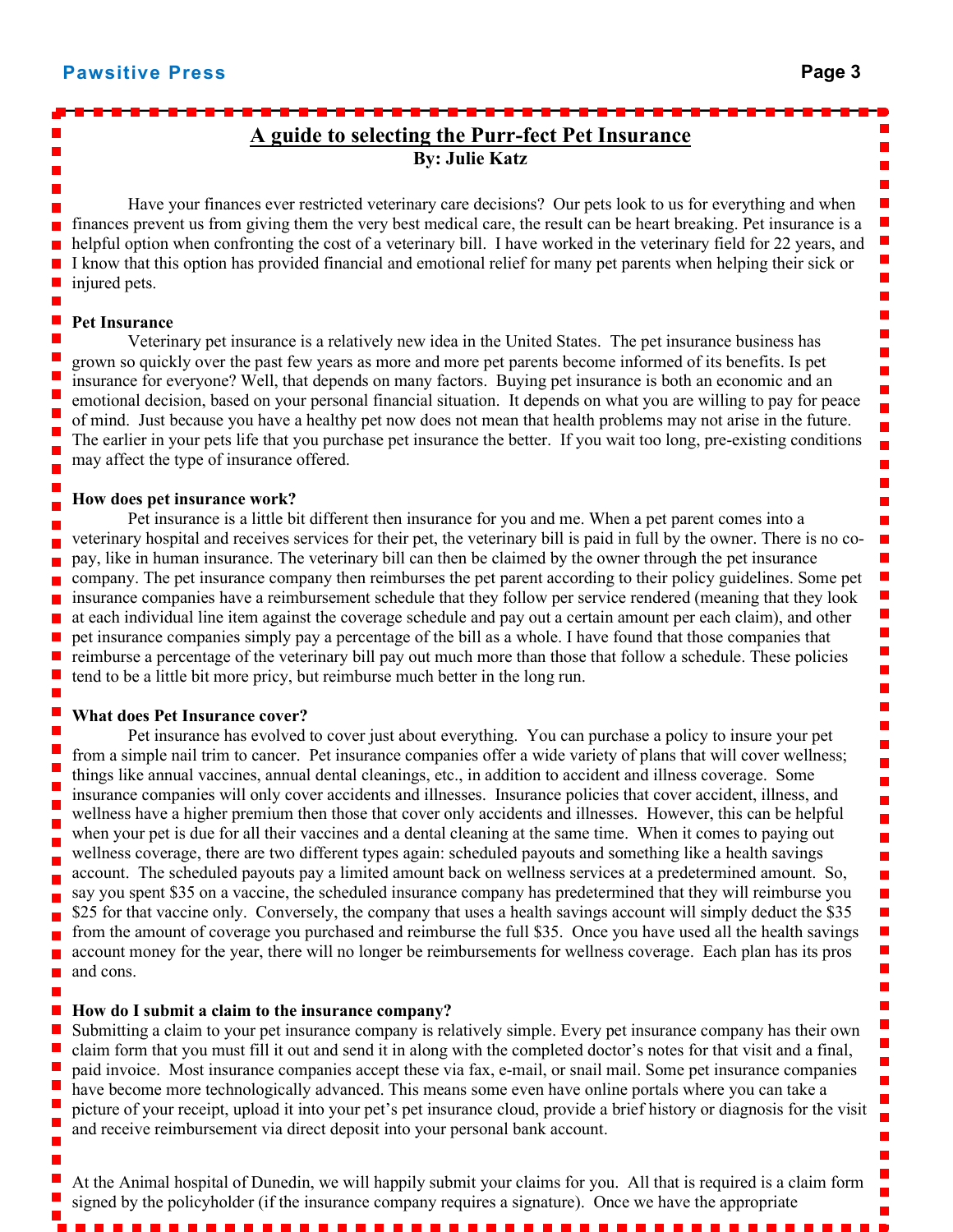#### **Pawsitive Press Page4**

paperwork on file for you and your pet, all you have to do is inform the receptionist upon check out that you would like your visit submitted to your pet insurance company – and we will take care of the rest! We can complete and П submit most claims to the insurance company within 7 to 10 business days. Once the claim has been submitted, an exact copy of the claim will be mailed to you for your records. We suggest that you contact your insurance company if you have not heard from them within two weeks of the claim submission. The reimbursement turnaround for most insurance companies is relatively quick. E When are stop shopping for pet insurance, there are quite a few questions you should ask the companies you are looking at. Here are a few suggestions: **Coverage** 1. Are there exclusions or limitations by breed? 2. Is there one simple plan or multiple plans with varying coverage limits? What are the policy limits for each plan offered? Are they a per year, per condition, or for the life of the pet? 3. Are hereditary and congenital conditions covered? If so, are there limits on coverage? 4. Does coverage change when visiting a specialist or emergency hospital? 5. Is dental coverage included? Does it include disease or just accidents? 6. Are prescription drugs, supplements, and nutraceuticals covered? How about prescription food? 7. Is there a coverage option for rehab or alternative therapies? What are the limits? 8. Is wellness care (vaccines, flea, and heartworm prevention) an option or mandatory with the policy? Are there limits? 9. Does coverage change if enrolling an adult or senior pets? **General** 1. What re the waiting period when you enroll? Are they longer for orthopedic, hereditary, or congenital conditions? 2. How flexible are your deductible options? Are you given specific amounts or can you adjust to best fit your budget? Can you change the deductible with affecting coverage? 3. Can a previously covered condition become pre-existing upon policy renewal or if you change the limit or the deductible? 4. Are there penalties for making changes to your policy? 5. Are premium increases pm a predetermined schedule? 6. Are there additional fees to pay your premium monthly? 7. Is there a minimum or maximum age for coverage? 8. Is there a usual and customary charges clause or does the company pay from the invoice? 9. Can your policy be canceled for any reason other than non-payment? Pet insurance can offer great piece of mind when it comes to taking care of your pets, especially in an emergency situation. Having a financial back up plan will make decisions regarding your pet's medical care much more simple. Remember, pet insurance policies vary greatly from company to company. The only way to know what you are buying is to get a copy of the policy and see what is covered – and more importantly, ٦ what is NOT covered. Do your own research and compare companies online. However, if you have any questions regarding either pet insurance please feel free to contact the office. Our staff will happily answer a, any questions you have!